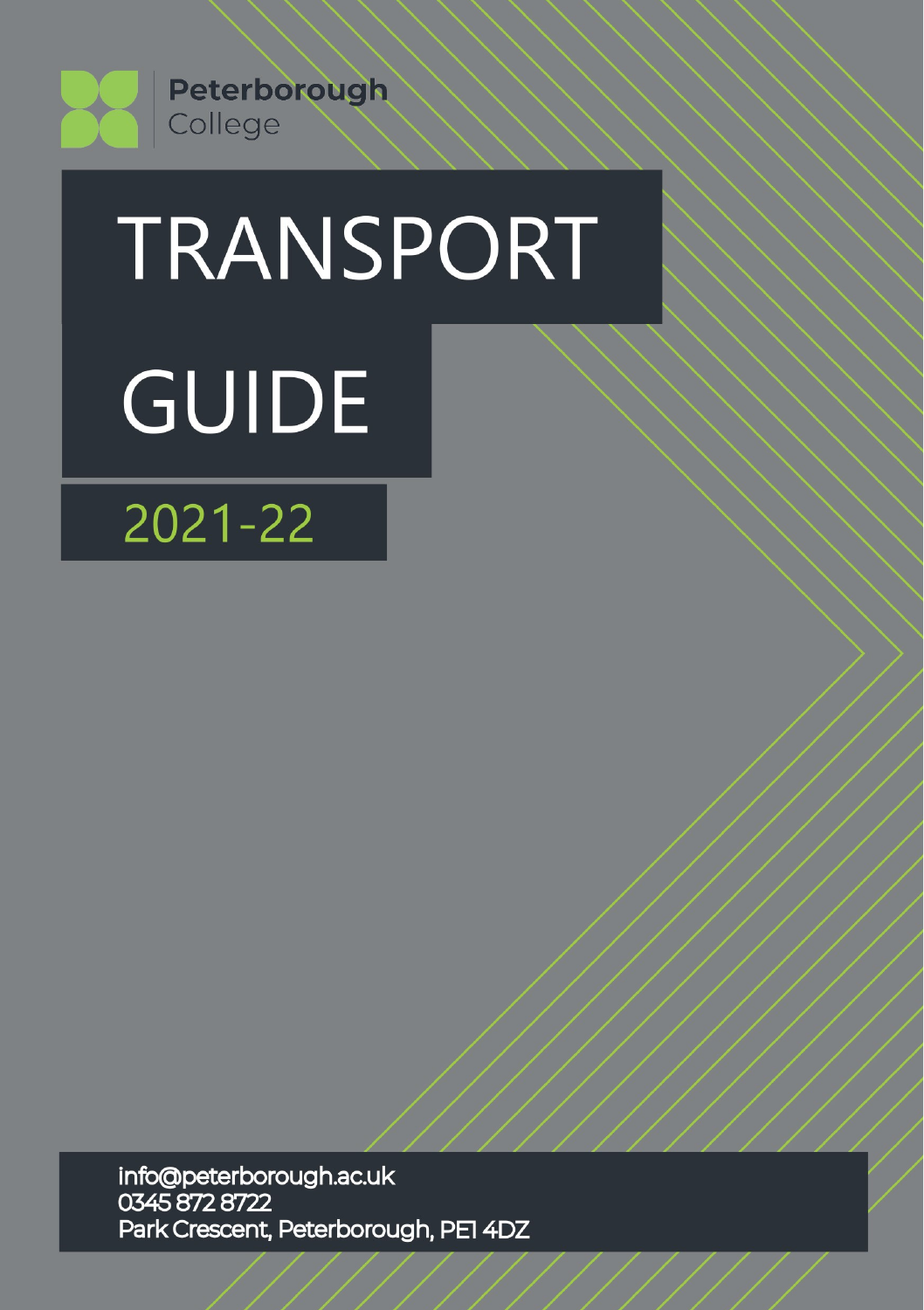# **ROUTE FINDER**

| Deeping St James <mark>8</mark> |  |
|---------------------------------|--|
|                                 |  |
|                                 |  |
|                                 |  |
|                                 |  |
|                                 |  |
| Ellington Thorpe5               |  |
|                                 |  |
|                                 |  |
|                                 |  |
| Hampton-Serpentine Green 6      |  |
|                                 |  |
|                                 |  |
|                                 |  |
|                                 |  |
|                                 |  |
|                                 |  |
|                                 |  |
|                                 |  |
|                                 |  |
| Market Deeping <mark>8</mark>   |  |

| Ramsey Mereside <mark>2</mark> |  |
|--------------------------------|--|
| Ramsey St Marys <mark>1</mark> |  |
|                                |  |
|                                |  |
|                                |  |
|                                |  |
|                                |  |
|                                |  |
|                                |  |
|                                |  |
|                                |  |
|                                |  |
|                                |  |
|                                |  |
|                                |  |
|                                |  |
|                                |  |
|                                |  |
|                                |  |
|                                |  |
|                                |  |
| Wisbech St Marys11             |  |
|                                |  |
|                                |  |
|                                |  |

All buses leave the College at 5.15pm, Monday-Thursday and 4.45pm on Fridays Students must be at the bus stop 10 minutes prior to departure **2** \*Last updated 28.01.22- All routes are subject to change\*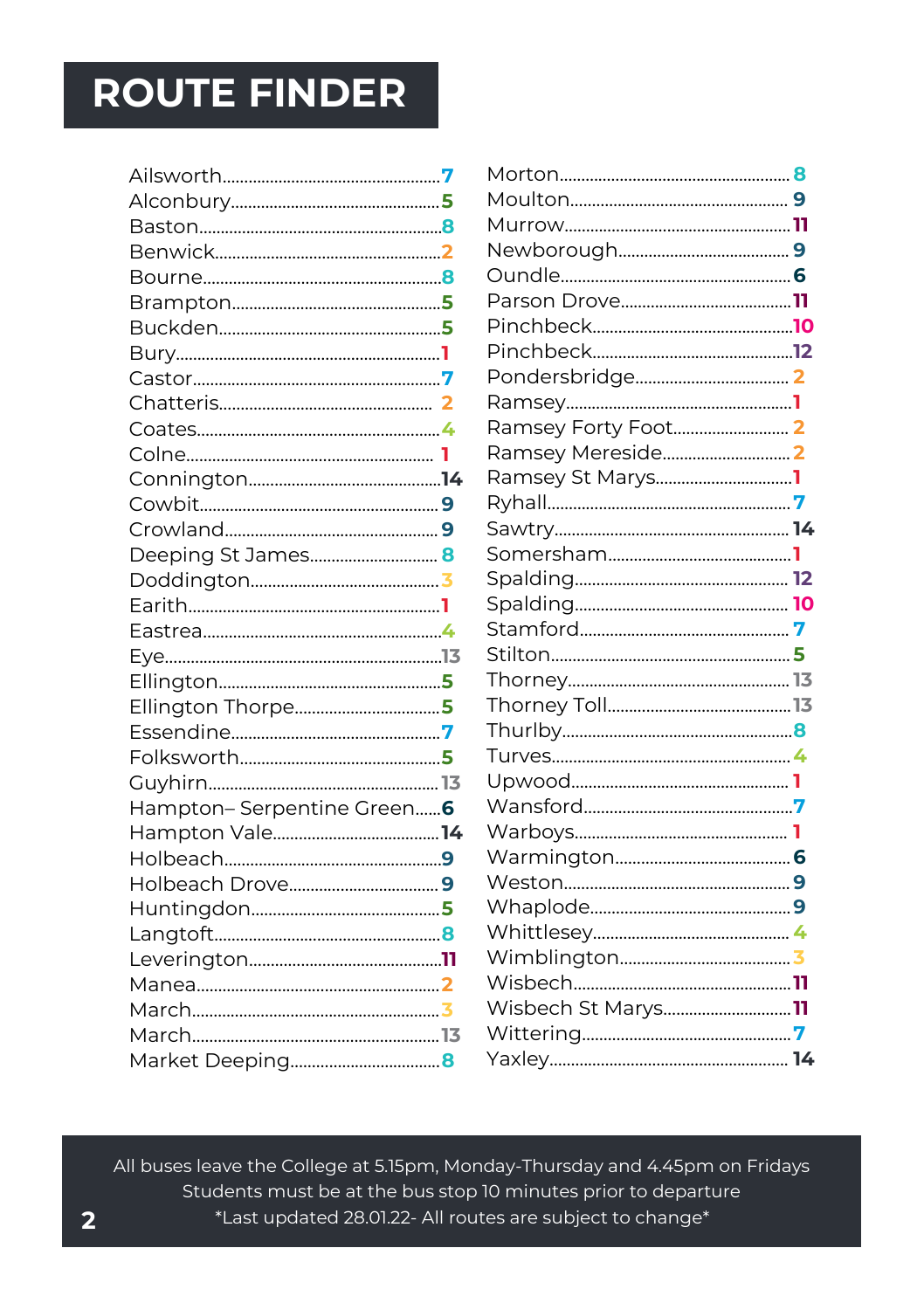# **ROUTE**

#### **| ROUTE 1 Warboys - Dews Coaches**

| 7:30                         | Earith                                                           | Colne road-The lamppost near the<br>junction of Meadow Lane                                                                             | 6:35                         |
|------------------------------|------------------------------------------------------------------|-----------------------------------------------------------------------------------------------------------------------------------------|------------------------------|
| 7:33                         | Colne                                                            | Earith Road-just before East Street<br>when coming from Earith                                                                          | 6:32                         |
| 7:37<br>7.48<br>8:02<br>8:05 | Somersham<br>Warboys<br>Upwood<br><b>Bury</b>                    | Opposite Tesco Somersham Cross<br>Outside Spar<br>Outside Upwood Primary Academy<br>Upwood Road-Opposite the Shell<br>Garage            | 6:26<br>6:17<br>6:03<br>6:00 |
| 8:08<br>8:13                 | Ramsey<br>Ramsey St<br>Marys                                     | Market Place-Opposite Ramsey Library<br>Ugg Mere Court Road-Outside Auto<br>Attentive Garage                                            | 5:57<br>5:52                 |
| 8:15                         | Ramsey St<br>Marys                                               | Herne Road Bus Stop-near Ashbeach<br>Road                                                                                               | 5:50                         |
| 8:17                         | Ramsey St<br>Marys                                               | Herne Road - Outside detached two<br>storey red brick house                                                                             | 5:48                         |
| 8:50                         |                                                                  | Peterborough College                                                                                                                    | 5:15                         |
|                              | <b>ROUTE 2</b>                                                   | <b>Manea - Dews Coaches</b>                                                                                                             |                              |
| 7:30<br>7:45<br>7:48         | Manea                                                            | Outside the Rose & Crown pub                                                                                                            | 6:30                         |
| 8:06<br>8:11                 | Chatteris<br>Chatteris<br><b>Benwick</b><br>Ramsey Forty<br>Foot | High Street-Near Old Auction Yard<br>Huntingdon Road-Near West Street<br>High Street- Near the War Memorial<br>Bus Stop-Near the bridge | 6:15<br>6:12<br>5:54<br>5:49 |
| 8:16                         | Ramsey<br>Mereside                                               | Oilmills Road-Opposite Chandlers Way                                                                                                    | 5:43                         |
| 8:22                         | Pondersbridge                                                    | The Drove                                                                                                                               | 5:38                         |
| 8:50                         |                                                                  | Peterborough College                                                                                                                    | 5:15                         |

\*Last updated 28.01.22 - All routes are subject to change\* **3**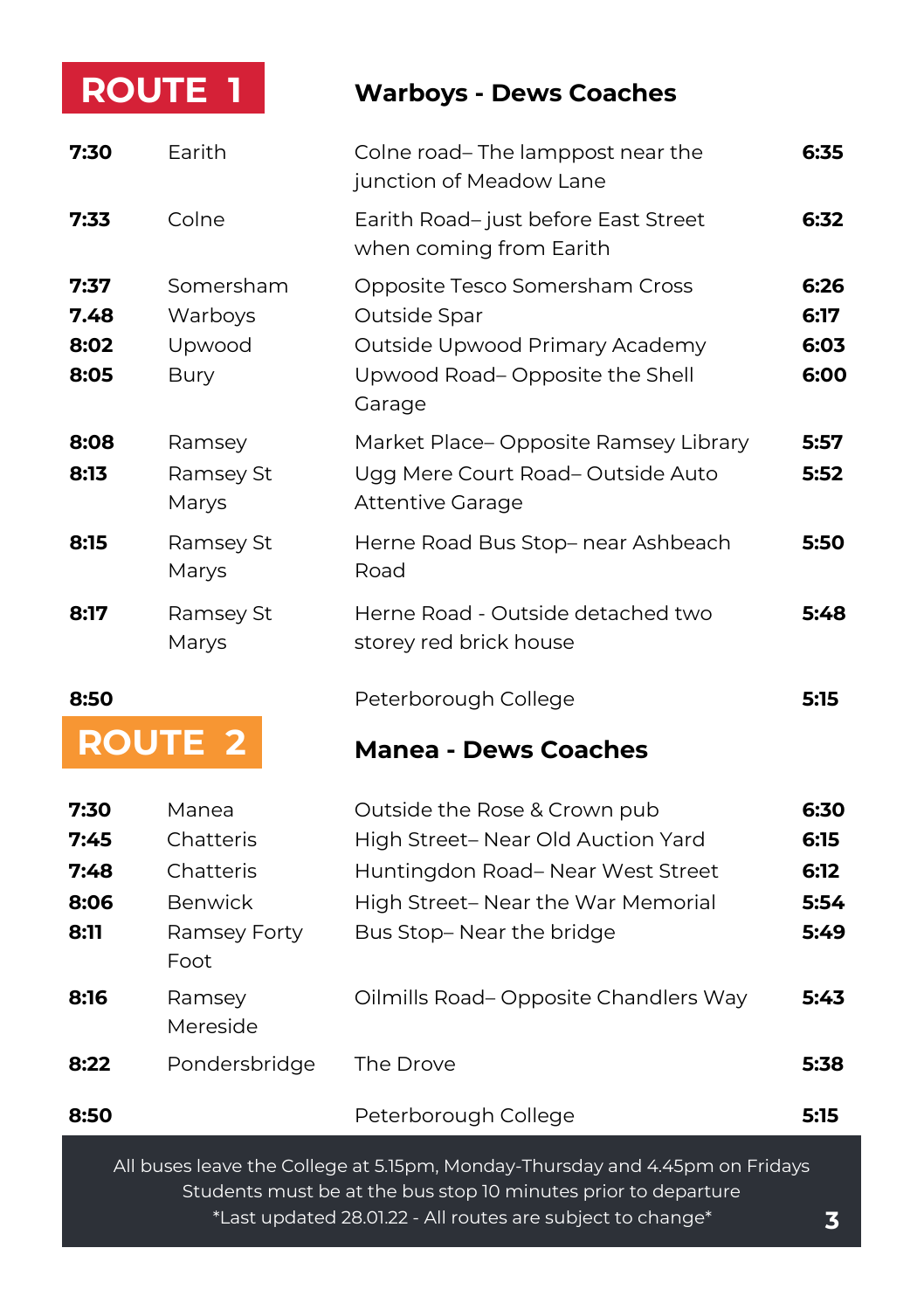# **ROUTE 3**

#### **| ROUTE 3 Doddington - Dews Coaches**

| 7:34 | Doddington      | Bus stop outside One Stop                   | 6:22 |
|------|-----------------|---------------------------------------------|------|
| 7:37 | Wimblington     | Outside Sisco Service Station               | 6:18 |
| 7:38 | Wimblington     | March Road-Opposite Waggoners Way           | 6:17 |
| 7:45 | March (South)   | The Avenue/ Field Baulk-Stone Cross<br>Ruin | 6:10 |
| 7:50 | March (Central) | Outside Barclays Bank                       | 6:06 |
| 8:50 |                 | Peterborough College                        | 5:15 |

|                              | <b>ROUTE 4</b>                                       | Turves - Dews Coaches                                                                                                                               |                              |
|------------------------------|------------------------------------------------------|-----------------------------------------------------------------------------------------------------------------------------------------------------|------------------------------|
| 7:57<br>8:02<br>8:07<br>8:11 | Turves<br>Coates<br>Eastrea<br>Whittlesey            | Outside the Three Horseshoes Pub<br>Coates Green bus stop<br>Outside the Nags Head pub<br>Eastrea Road–Opposite Coronation                          | 6:03<br>5:58<br>5:53<br>5:49 |
| 8:15<br>8:19<br>8:21<br>8:24 | Whittlesey<br>Whittlesey<br>Whittlesey<br>Whittlesey | Avenue<br><b>Whittlesey Bus Station</b><br>Low Cross bus stop<br>Bus stop opposite Crossway Hand<br>Bus stop opposite McCain's Entrance<br>bus stop | 5:45<br>5:41<br>5:39<br>5:36 |
| 8:45                         |                                                      | Peterborough College                                                                                                                                | 5:15                         |

All buses leave the College at 5.15pm, Monday-Thursday and 4.45pm on Fridays Students must be at the bus stop 10 minutes prior to departure **4** \*Last updated 28.01.22- All routes are subject to change\*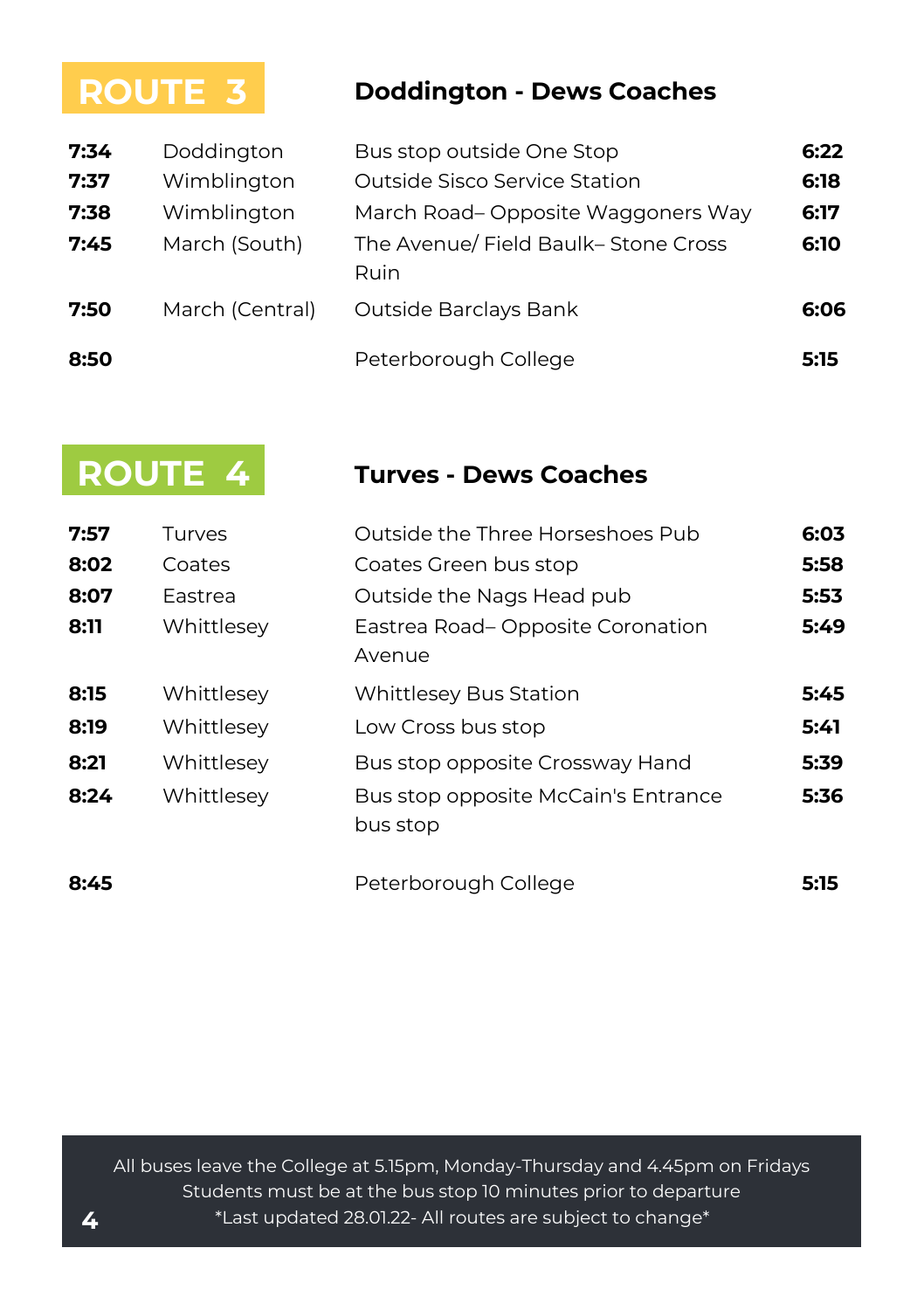### **| ROUTE 5 Ellington - Zeelo ROUTE 5**

| 7:20<br>7:22 | Ellington<br>Ellington<br>Thorpe | Outside The Mermaid pub<br>Grafham Road-the red post box                                  | 6:37<br>6:35 |
|--------------|----------------------------------|-------------------------------------------------------------------------------------------|--------------|
| 7:28         | <b>Buckden</b>                   | The last lamp post on Perry Road before<br>the roundabout                                 | 6:27         |
| 7:35         | <b>Brampton</b>                  | Thrapston Road bus stop by Orchard<br>Lane                                                | 6:20         |
| 7:40<br>7:46 | Huntingdon<br>Huntingdon         | Outside Hinchingbrooke House<br>Hartford Road-the bus stop outside the<br>Catholic Church | 6:15<br>6:09 |
| 7:50         | Huntingdon                       | Desborough Road bus stop- before<br>Pennington Road                                       | 6:05         |
| 7:55         | Huntingdon                       | Sallowbush Road bus stop- by St John's<br>Primary School                                  | 6:00         |
| 8:00         | Huntingdon                       | Stukely Industrial Estate bus shelter                                                     | 5:55         |
| 8:03         | Alconbury                        | Ermine Street bus stop- near the Al                                                       | 5:52         |
| 8:20         | Stilton                          | Bus stop outside Stilton Hotel                                                            | 5:34         |
| 8:25         | Folksworth                       | Washingley Road-Near Elm Road                                                             | 5:29         |
| 8:45         |                                  | Peterborough College                                                                      | 5:15         |

# **ROUTE 6**

#### **| ROUTE 6 Oundle - Nationwide**

| 7:40 | <b>Oundle</b> | North Street– Opposite The Greedy Pig | 5:57 |
|------|---------------|---------------------------------------|------|
| 7:55 | Warmington    | Outside Warmington school             | 5:50 |
| 8:10 | Hampton       | Tesco Serpentine Green bus stop       | 5:35 |
| 8:40 |               | Peterborough College                  | 5:15 |

All buses leave the College at 5.15pm, Monday-Thursday and 4.45pm on Fridays Students must be at the bus stop 10 minutes prior to departure \*Last updated 28.01.22 - All routes are subject to change\* **5**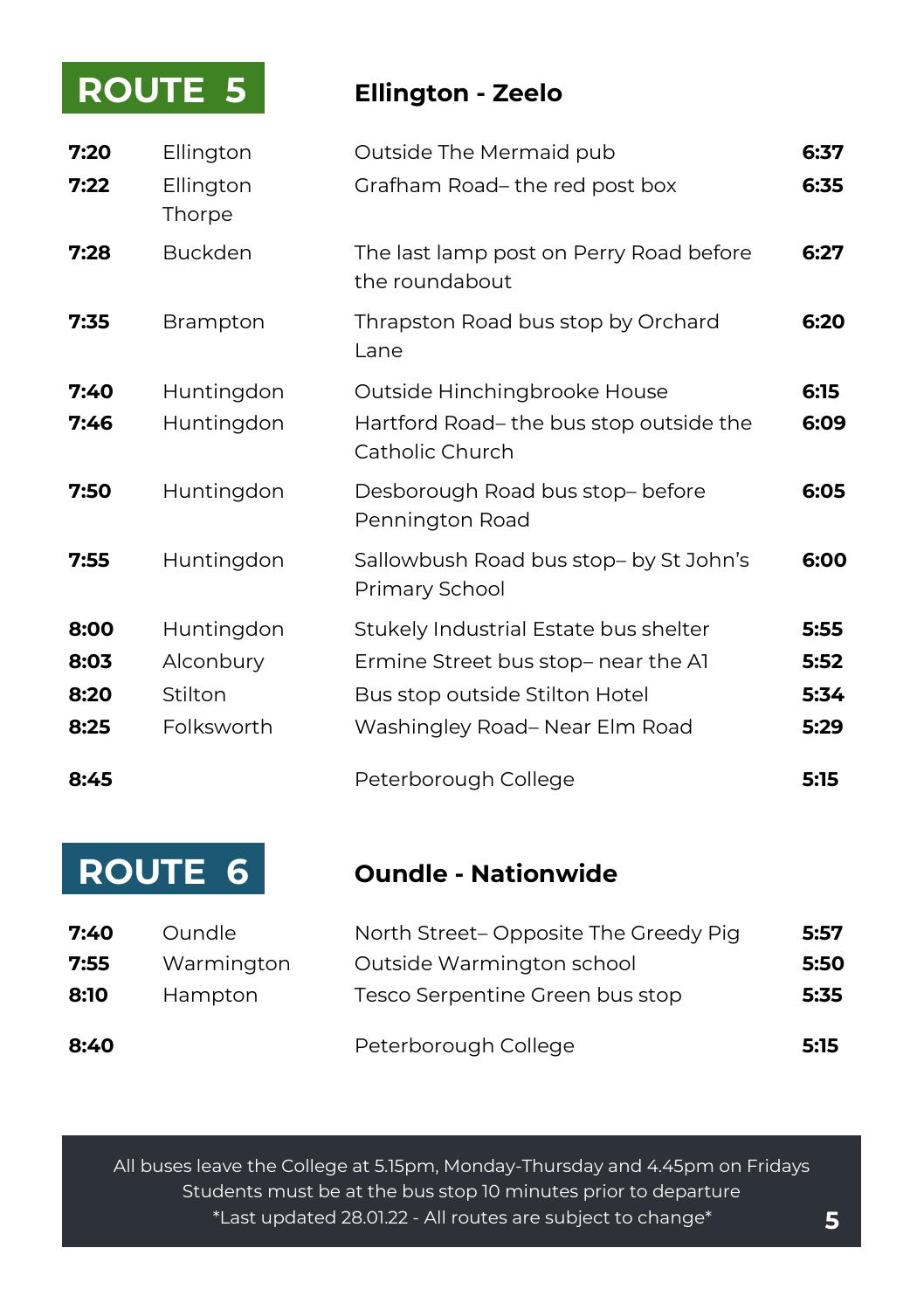### **| ROUTE 7 Stamford - Zeelo ROUTE 7**

| 7:30 | Essendine | Bus stop near the railway bridge                              | 6:28 |
|------|-----------|---------------------------------------------------------------|------|
| 7:33 | Ryhall    | Turnpike Road-The layby on the bend                           | 6:23 |
| 7:43 | Stamford  | Casterton Road-The layby by the<br>'Welcome to Stamford' sign | 6:10 |
| 7:47 | Stamford  | <b>Bus station</b>                                            | 6:05 |
| 8:04 | Wittering | Townsend Road-Bus stop opposite the<br>Post Office            | 5:48 |
| 8:14 | Wansford  | Old North Road bus stop                                       | 5:41 |
| 8:20 | Ailsworth | Peterborough Road-Bus stop by Main<br><b>Street</b>           | 5:36 |
| 8:22 | Castor    | Outside the Royal Oak pub                                     | 5:32 |
| 8:50 |           | Peterborough College                                          | 5:15 |

# **| ROUTE 8 Bourne - Zeelo ROUTE 8**

| 7:40 | Morton              | Co-op bus stop on A15 Bourne Road      | 6:23 |
|------|---------------------|----------------------------------------|------|
| 7:44 | <b>Bourne</b>       | <b>Bus Station</b>                     | 6:19 |
| 7:50 | <b>Bourne</b>       | South Road bus stop beside Elsea Park  | 6:13 |
| 7:53 | Thurlby             | Outside The Horseshoe pub              | 6:10 |
| 7:57 | <b>Baston</b>       | Al5 bus stop                           | 6:06 |
| 7:59 | Langtoft            | Al5 bus stop                           | 6:04 |
| 8:05 | Deeping St<br>James | Linchfield Road/Spalding Road junction | 5:50 |
| 8:08 | Market Deeping      | Outside Deeping Stage                  | 5:47 |
| 8:40 |                     | Peterborough College                   | 5:15 |

All buses leave the College at 5.15pm, Monday-Thursday and 4.45pm on Fridays Students must be at the bus stop 10 minutes prior to departure **6** \*Last updated 28.01.22- All routes are subject to change\*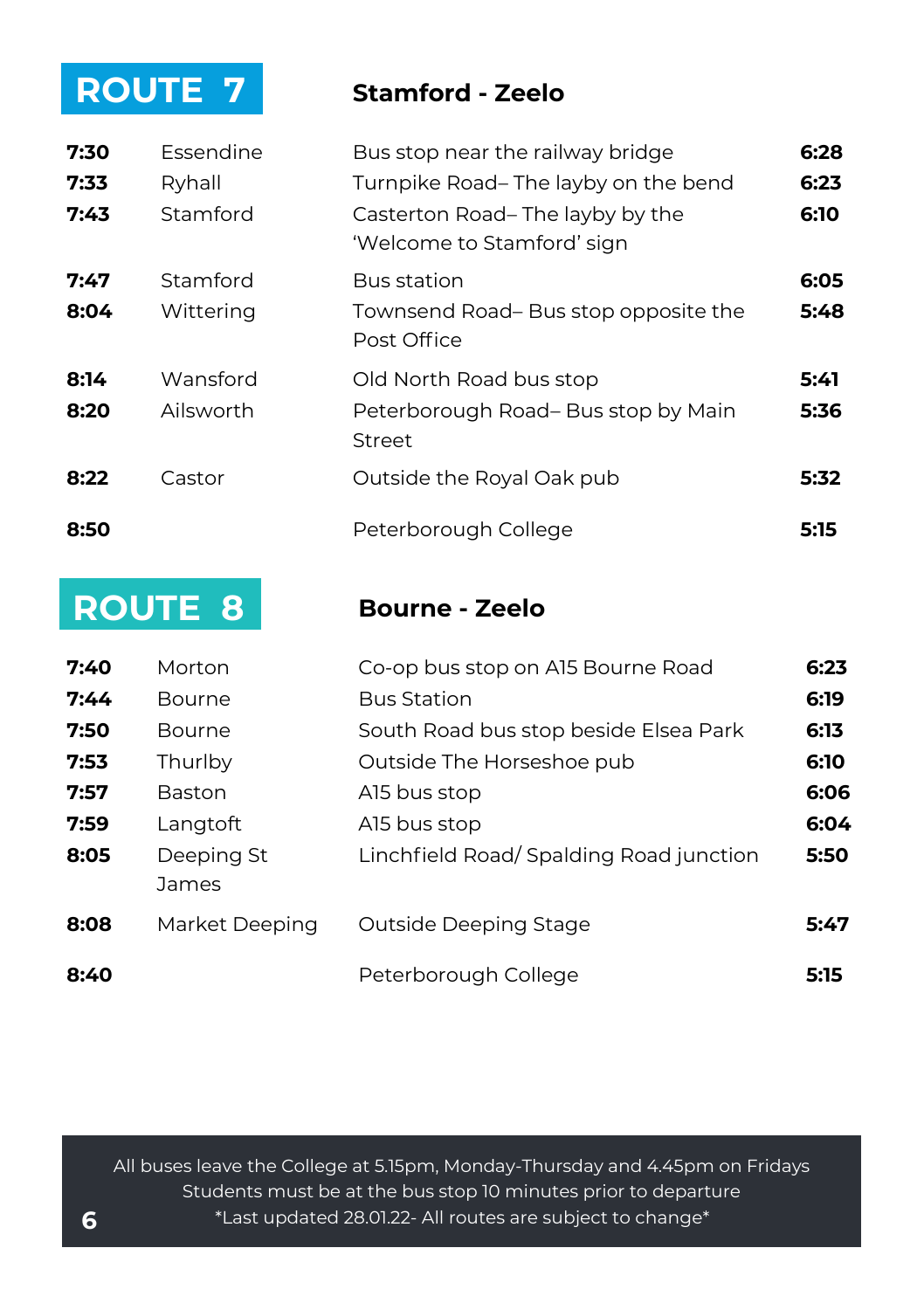### **| ROUTE 9 Holbeach - Zeelo ROUTE 9**

| 7:15                 | <b>Holbeach</b><br>Drove                 | Drove Road bus stop                                                                            | 6:40                 |
|----------------------|------------------------------------------|------------------------------------------------------------------------------------------------|----------------------|
| 7:20<br>7:30         | <b>Holbeach</b><br>Holbeach              | Jekil's Bank– near driving school<br>Spalding Road bus stop- near Stukely<br><b>Hall Drive</b> | 6:25<br>6:25         |
| 7:33                 | Whaplode                                 | Baytree Car Sales                                                                              | 6:22                 |
| 7:35                 | Whaplode                                 | High Road bus stop- opposite Indian<br>restaurant                                              | 6:20                 |
| 7:37                 | Moulton                                  | A151 High Road bus stop                                                                        | 6:18                 |
| 7:40<br>7:55<br>8:05 | Weston<br>Cowbit<br>Crowland<br>Crowland | Outside the Chequers of Weston<br>Barrier Bank layby<br>Postland Road bus stop                 | 6:15<br>6:00<br>5:50 |
| 8:07<br>8:10         | Crowland                                 | West Street bus shelter<br>Peterborough Road bus stop near<br>Barbers Drove North              | 5:48<br>5:45         |
| 8:25                 | Newborough                               | Outside The Bull pub                                                                           | 5:40                 |
| 8:50                 |                                          | Peterborough College                                                                           | 5:15                 |

### **| ROUTE 10 Pinchbeck - Zeelo ROUTE 10**

| 7:50 | <b>Pinchbeck</b> | Outside St Mary's Church               | 6:25 |
|------|------------------|----------------------------------------|------|
| 7:55 | Spalding         | Wygate Park– the end of Mariette Way   | 6:20 |
| 8:00 | Spalding         | Bourne Road- at the end of Quaker Lane | 6:15 |
| 8:50 |                  | Peterborough College                   | 5:15 |

All buses leave the College at 5.15pm, Monday-Thursday and 4.45pm on Fridays Students must be at the bus stop 10 minutes prior to departure \*Last updated 28.01.22 - All routes are subject to change\* **7**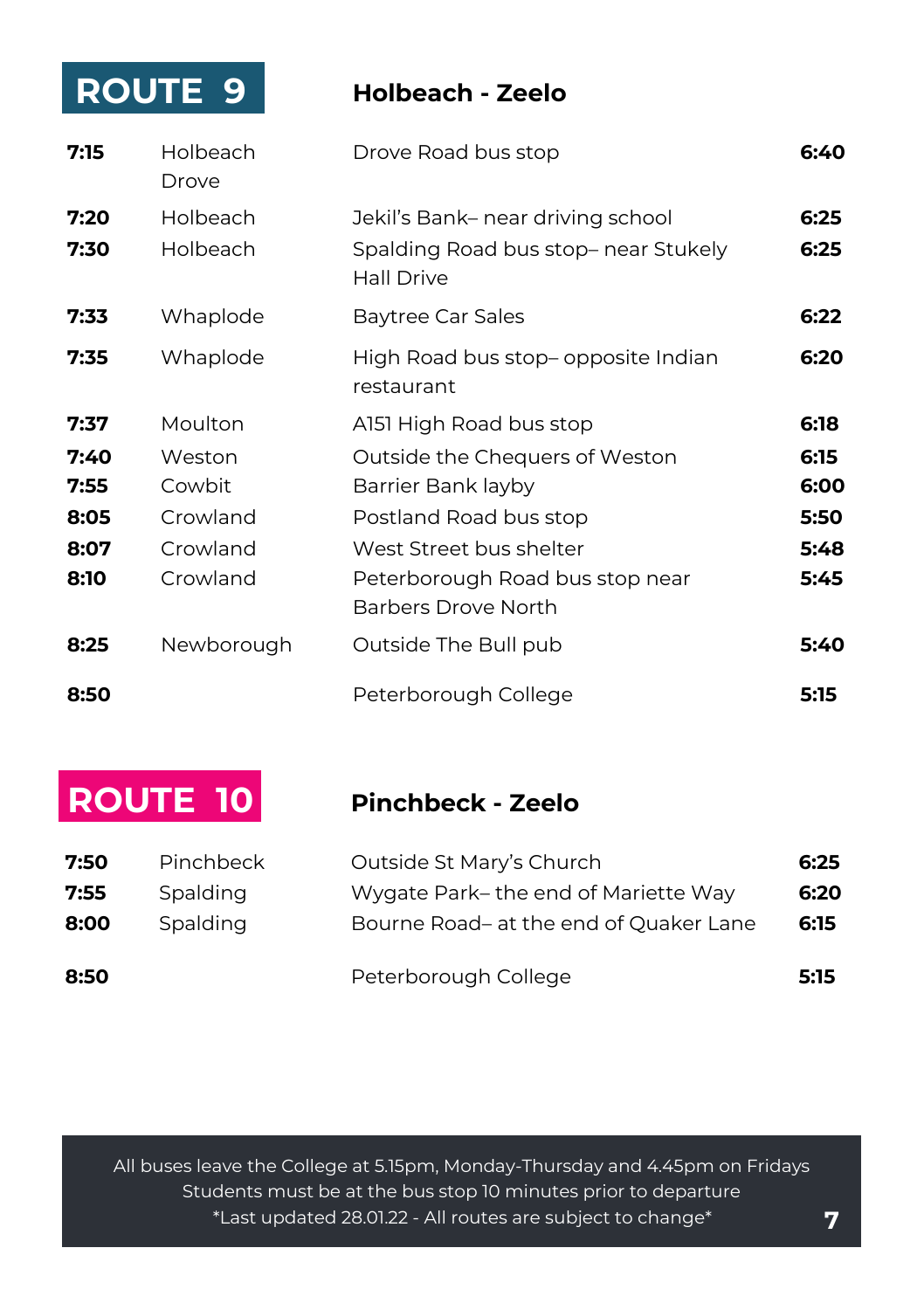### **| ROUTE 11 Wisbech - GDS ROUTE 11**

| 7:25                 | Wisbech                           | Lerowe Road- at the end of Sefton<br>Avenue                                                                   | 6:20                 |
|----------------------|-----------------------------------|---------------------------------------------------------------------------------------------------------------|----------------------|
| 7:27<br>7:36<br>7:41 | Wisbech<br>Wisbech<br>Leverington | Lynn Road– opposite Stone Mason<br>Horsefair Bus Station<br>Leverington Common- at the end of<br>Ringers Lane | 6:15<br>6:13<br>6:08 |
| 7:46                 | Wishech St<br>Marys               | Opposite The Wheel Inn                                                                                        | 6:03                 |
| 7:48                 | Wisbech St<br>Marys               | Outside The Bridge Inn                                                                                        | 6:00                 |
| 7:51                 | Wisbech St<br>Marys               | Sand Bank bus stop                                                                                            | 5:56                 |
| 7:56                 | Parson Drove                      | Outside The Swan Inn                                                                                          | 5:54                 |
| 8:01                 | Murrow                            | Outside The Bell Inn                                                                                          | 5:49                 |
| 8:50                 |                                   | Peterborough College                                                                                          | 5:15                 |

# **| ROUTE 12 Spalding - Zeelo ROUTE 12**

| 7:50 | <b>Pinchbeck</b> | Outside St Mary's Church             | 6:25 |
|------|------------------|--------------------------------------|------|
| 7:55 | Spalding         | London Road-the end of Welland Road  | 6:20 |
| 8:00 | Spalding         | Low Road- at the end of Helmsley Way | 6:15 |
| 8:50 |                  | Peterborough College                 | 5:15 |

All buses leave the College at 5.15pm, Monday-Thursday and 4.45pm on Fridays Students must be at the bus stop 10 minutes prior to departure **8** \*Last updated 28.01.22- All routes are subject to change\*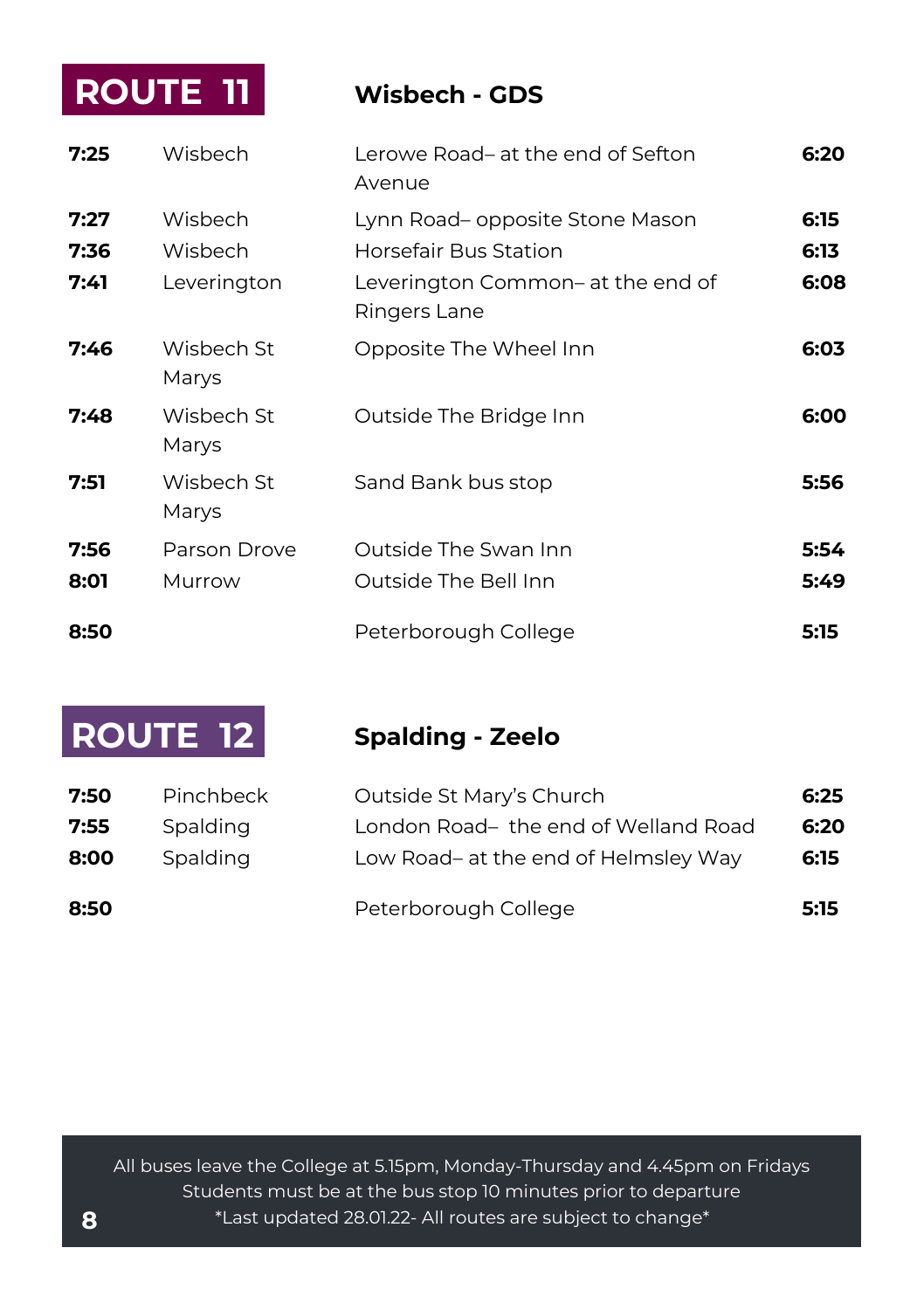# **ROUTE 13**

#### **| ROUTE 13 March - Dews Coaches**

| 7:42<br>7:49<br>8:06<br>8:11<br>8:16 | March (North)<br>March (West)<br>Guyhirn<br>Thorney Toll<br>Thorney | Elm Road-Opposite the Braza Club<br>Wisbech Road-Outside Men of March<br>Outside Shell Garage<br>Thorney Toll bus stop<br>Opposite Chinese Takeaway on Wisbech<br>Road | 6:18<br>6:00<br>5:45<br>5:40<br>5:35 |
|--------------------------------------|---------------------------------------------------------------------|------------------------------------------------------------------------------------------------------------------------------------------------------------------------|--------------------------------------|
| 8:25                                 | Eye                                                                 | Outside the Blue Boar pub                                                                                                                                              | 5:30                                 |
| 8:50                                 |                                                                     | Peterborough College                                                                                                                                                   | 5:15                                 |

# **ROUTE 14**

#### **| ROUTE 1 Yaxley - Nationwide**

| 8:04 | Sawtry       | Sawtry green bus stop                       | 5:50 |
|------|--------------|---------------------------------------------|------|
| 8:08 | Conington    | Conington turn bus stop                     | 5:45 |
| 8:14 | Yaxley       | London Road-Bus stop near Folly Close       | 5:40 |
| 8:20 | Hampton Vale | West Lake Avenue-Outside the<br>Moorhen pub | 5:35 |
| 8:45 |              | Peterborough College                        | 5:15 |

# **MJC**

One of the college buses changes into the MJC daily bus service. This departs from the college at **9:00** every day.

The bus then collects students from MJC at **4:45** Monday to Thursday and **4:15**  on Fridays to return to Main Campus.

All buses leave the College at 5.15pm, Monday-Thursday and 4.45pm on Fridays Students must be at the bus stop 10 minutes prior to departure \*Last updated 28.01.22 - All routes are subject to change\* **9**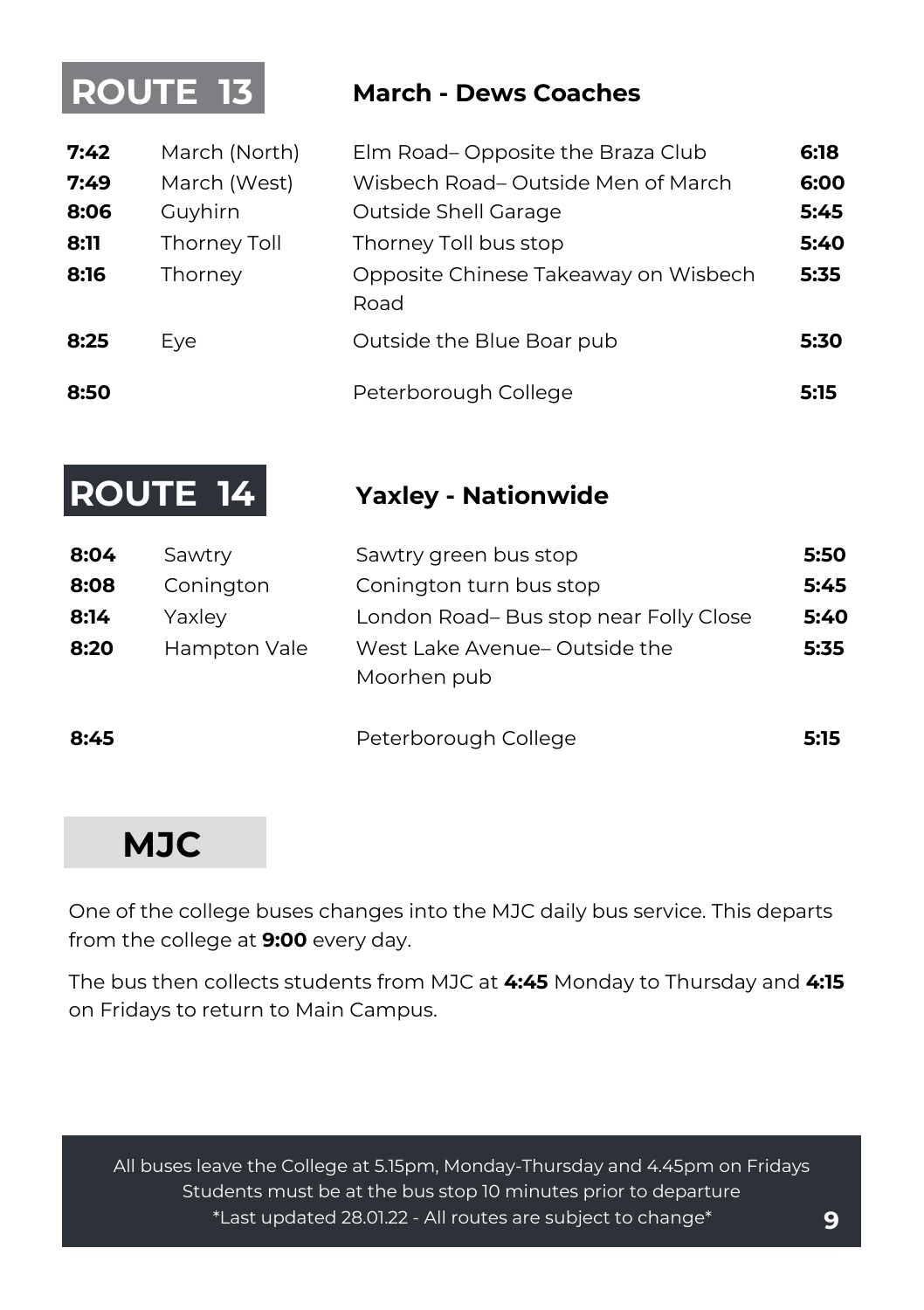# **HOW TO APPLY**

You will receive a link, ID and password by email to apply for your bus pass online.

## **HOW TO PAY**

Once you have enrolled, you can pay for the college bus service in full or in two instalments of £150.

If your household income is below £27,000 you may be eligible for free or discounted college transport. Evidence of benefits must be provided as evidence. Full information on financial support will be provided separately.

There are 3 payment tiers in place.

**Tier 1** - Household income above £27,000. If your household income is above this figure, you are not required to provide evidence.

**Tier 2** - Household income between £16,190 and £27,000. Based on evidence.

**Tier 3** - Household income below £16,190. Based on evidence.



# **PUBLIC BUS PASSES**

If you have a household income below £16,190 and live more than 2 miles from the college in an area not covered by the college bus service, you may be eligible for a smartcard. Smartcards can be used for weekly travel on any of the public bus routes listed opposite.

Stagecoach also offer discounted annual or term time passes for students. To find out more about student discounts, please visit their website.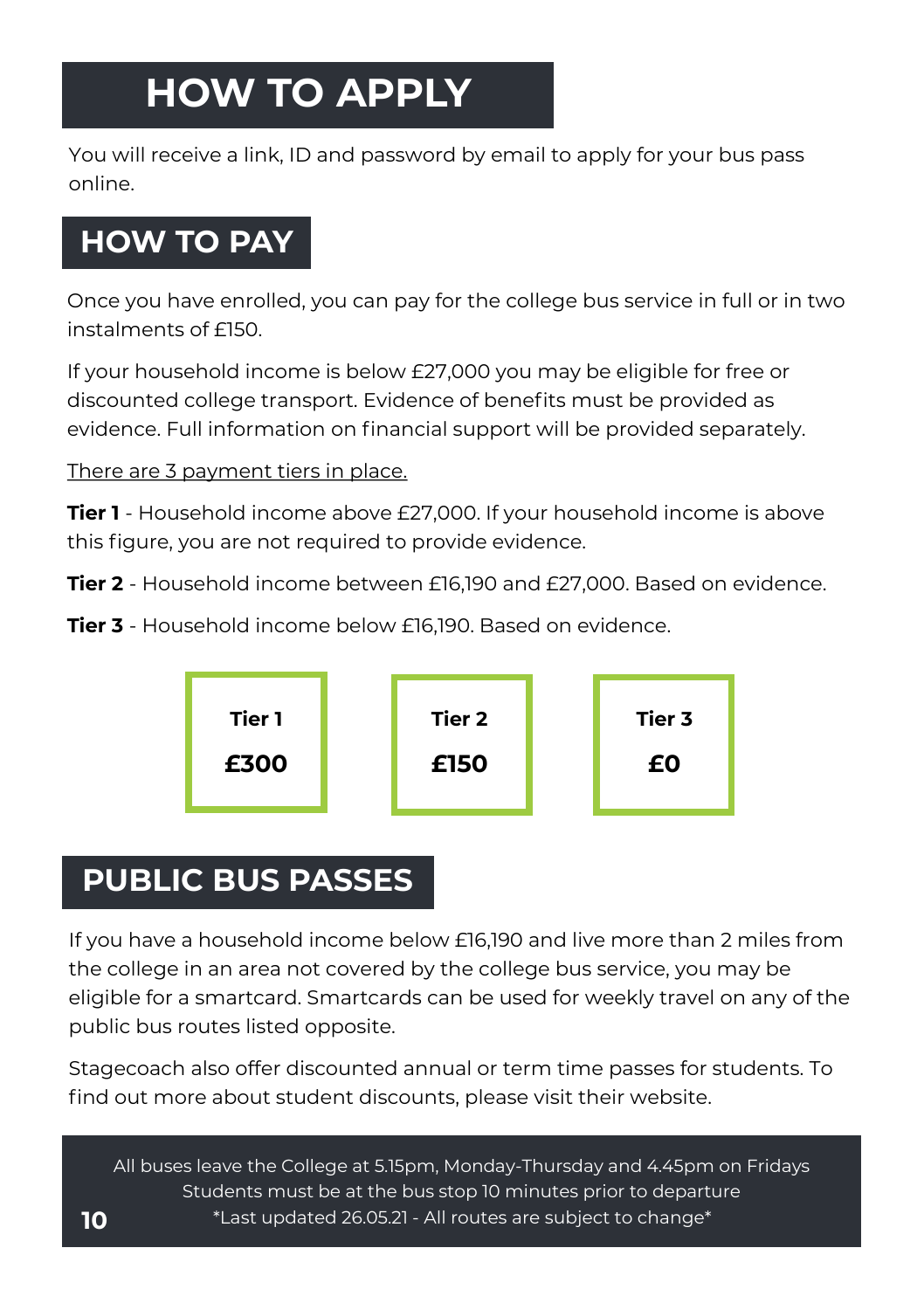# **PUBLIC BUSES**

**r** 

| Bretton (North) | 3              |                                         |                                                     |  |  |
|-----------------|----------------|-----------------------------------------|-----------------------------------------------------|--|--|
| Bretton (South) | $\overline{2}$ | <b>Single</b>                           | To get to Peterborough<br>College from              |  |  |
| Cardea          | 5              | from City                               |                                                     |  |  |
| Dogsthorpe      | 5              | <b>Centre</b><br>£2.20                  | <b>Peterborough Bus</b>                             |  |  |
| Farcet          | 5              |                                         | <b>Station</b>                                      |  |  |
| Fletton         | 5              |                                         |                                                     |  |  |
| Gunthorpe       | 2              | <b>Dayrider</b>                         | Citi 5 towards Welland or                           |  |  |
| Hampton Hargate | 6              | £4.50                                   | Dogsthorpe to The<br>Wheatsheaf                     |  |  |
| Hampton Vale    | 6              |                                         |                                                     |  |  |
| Longthorpe      | 1              |                                         | Or                                                  |  |  |
| Orton Brimbles  | 1              | Weekly                                  | <b>Citi 2</b> towards Paston to<br>Park Road Corner |  |  |
| Orton Malbourne | 1              | <b>Megarider</b>                        |                                                     |  |  |
| Orton Southgate | 1              | £15.00                                  |                                                     |  |  |
| Orton Wistow    | 1              |                                         |                                                     |  |  |
| Park Farm       | 3              |                                         |                                                     |  |  |
| Parnwell        | 4              |                                         | ∔<br><b>Thorney</b>                                 |  |  |
| Paston          | $\overline{2}$ | Werrington                              |                                                     |  |  |
| Stanground      | 3/5            |                                         |                                                     |  |  |
| Thorpe Wood     | $\overline{2}$ |                                         |                                                     |  |  |
| Walton          | 1              | <b>City Centre</b><br><b>Whittlesey</b> |                                                     |  |  |
| Welland         | 5              | Lynch Wood                              |                                                     |  |  |
| Werrington      | 1              |                                         |                                                     |  |  |
| Westwood        | 3              | $J =$                                   |                                                     |  |  |
| Woodston        | 1/5            |                                         | Norman Cross                                        |  |  |
| Yaxley          | 5              |                                         | <b>dayrider</b> megarider                           |  |  |

All information correct on 06.07.21 Please check with Stagecoach before travelling. Student tickets are available. Please contact Stagecoach for more information **11**